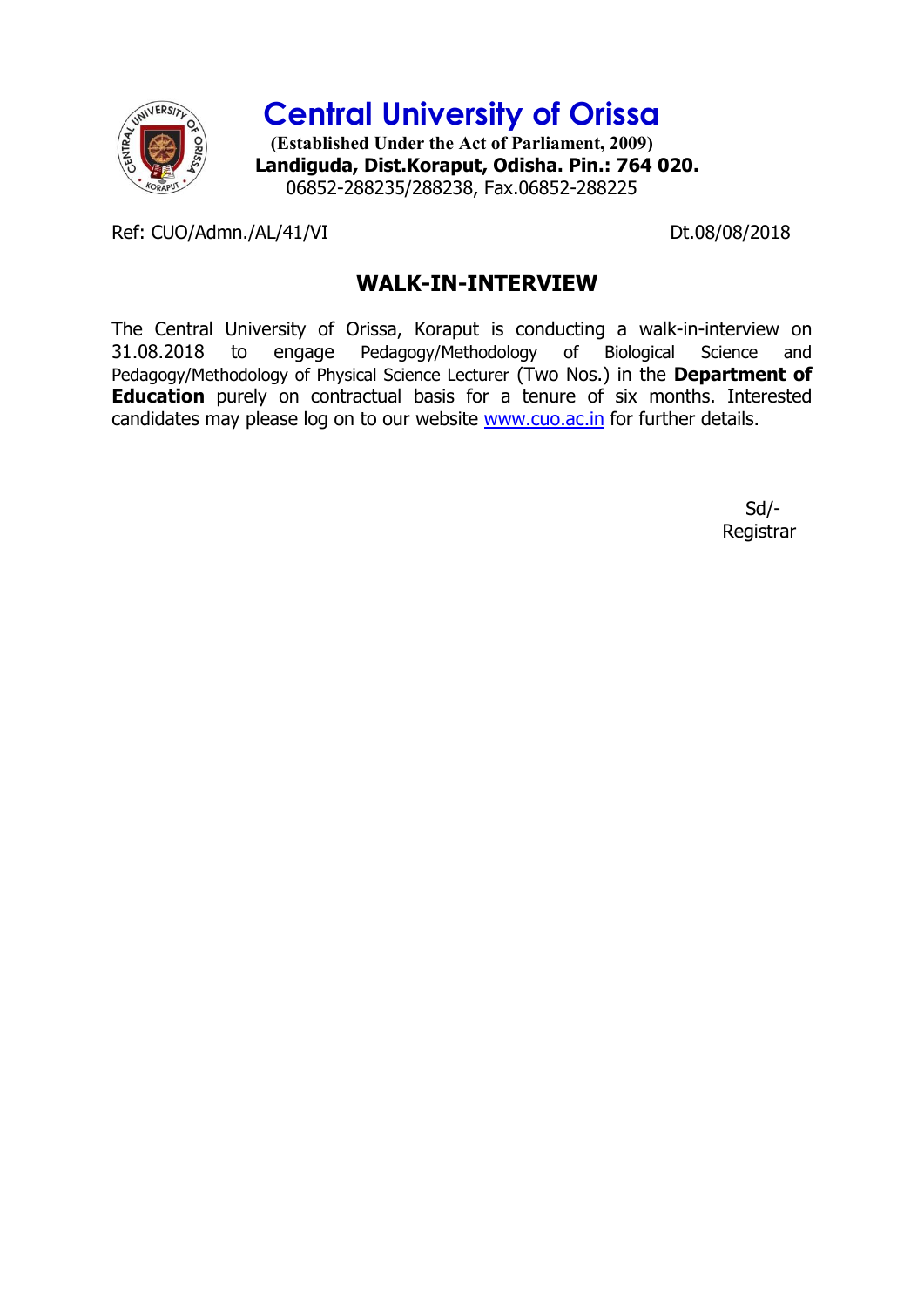

**Central University of Orissa**

**(Established Under the Act of Parliament, 2009) Landiguda, Dist.Koraput, Odisha. Pin.: 764 021.** 06852-288235, Fax.06852-288225

## **WALK-IN-INTERVIEW**

Ref: CUO/Admn./AL/41/VI Dt. 08/08/2018

The Central University of Orissa, Koraput is conducting **Walk–in–Interview** to engage Pedagogy/Methodology of Biological Science and Pedagogy/Methodology of Physical Science Lecturer (Two Nos.) in the **Department of Education** on **31.08.2018 at 10.30 Hrs.** The qualification, terms and conditions prescribed for the post are as follow:-

#### **Essential Qualification**:

1. Good academic record as defined by the concerned University with at least 55% marks (or an equivalent grade in a point scale wherever grading system is followed) at the Master's Degree level in concerned subject from an Indian University, or an equivalent degree from an accredited foreign university.

2. M.Ed. Degree with at least 55% marks (or an equivalent grade in a point scale wherever grading system is followed)

3. Besides fulfilling the above qualifications, the candidates must have cleared the National Eligibility Test (NET) for Lecturer/Asst. Professor conducted by the UGC, CSIR or similar test accredited by the UGC like SLET/SET.

4. Provided however, that candidates, who are or have been awarded a Ph.D. Degree in accordance with the University Grants Commission (Minimum Standards and Procedure for Award of Ph.D. Degree) Regulations, 2009 or the subsequent Regulations if notified by the UGC, shall be exempted from the requirement of the minimum eligibility condition of NET/SLET/SET for recruitment and appointment of Lecturer.

5. Further, the award of degrees to candidates registered for the M.Phil./Ph.D. programme prior to July 11, 2009, shall be governed by the provisions of the then existing Ordinances/ By laws/ Regulations of the Institution awarding the degrees and the Ph.D. candidates shall be exempted from the requirement of the minimum eligibility condition of "NET/SLET/SET for recruitment and appointment of Assistant Professor or equivalent positions in Universities / Colleges / Institutions subject to the fulfillment of the following conditions: -

- (a) Ph.D. degree of the candidate awarded in regular mode only;
- (b) Evaluation of the Ph.D. thesis by at least two external examiners;

(c) Candidate had published two research papers out of which at least one in a referred journal from out of his/her Ph.D. work;

(d) The candidate had presented two papers in seminars/conferences from out of his/her Ph.D. work;

(e) Open Ph.D. viva-voce of the candidate had been conducted.

(a) to (e) as above are to be certified by the Vice-Chancellor/ Pro-Vice-Chancellor/ Dean (Academic Affairs)/Dean (University Instructions)".